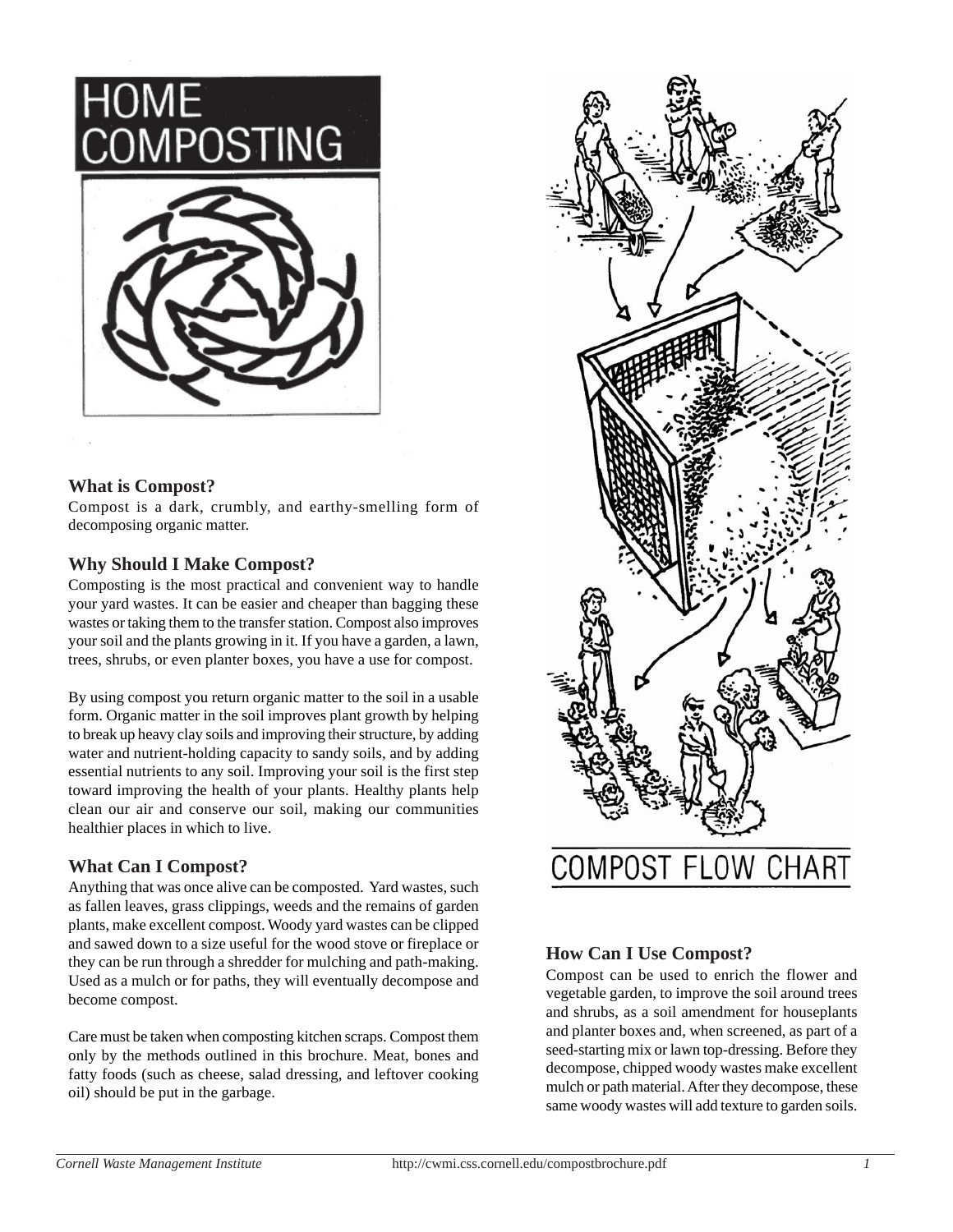# The Essentials of Composting

*With these principles in mind, everyone can make excellent use of their organic wastes.*



### *Biology*

The compost pile is really a teeming microbial farm. Bacteria start the process of decaying organic matter. They are the

first to break down plant tissue and also the most numerous and effective composters. Fungi and protozoans soon join the bacteria and, somewhat later in the cycle, centipedes, millipedes, beetles and earthworms do their parts.



### *Materials*

Anything growing in your yard is potential food for these tiny decomposers. Carbon and nitrogen, from

the cells of dead plants and dead microbes, fuel their activity. The micro-organisms use the carbon in leaves or woodier wastes as an energy source. Nitrogen provides the microbes with the raw element of proteins to build their bodies.

Everything organic has a ratio of carbon to nitrogen (C:N) in its tissues, ranging from 500:1 for sawdust, to 15:1 for table scraps. A C:N ratio of 30:1 is ideal for the activity of compost microbes. This balance can be achieved by mixing two parts grass clippings (which have a C:N ratio of 20:1) with one part fallen leaves (60:1) in your compost. Layering can be useful in arriving at these

proportions, but a complete mixing of ingredients is preferable for the composting process. Other materials can also be used, such as weeds and garden wastes. Though the C:N ratio of 30:1 is ideal for a fast, hot compost, a higher ratio (i.e., 50:1) will be adequate for a slower compost. Table 1 provides an estimate for the C:N ratio of common materials.



## *Surface Area*

The more surface area the microorganisms have to work on, the faster

the materials are decomposed. It's like a block of ice in the sun-slow to melt when it's large, but melting very fast when broken into smaller pieces. Chopping your garden wastes with a shovel or machete, or running them

| Material                  | C:N Ratio    |
|---------------------------|--------------|
| Sawdust                   | 200-750      |
| Peatmoss                  | 50           |
| Straw                     | 50-150       |
| Cow manure                | 20           |
| Poultry manure            | $3-15$       |
| Horse manure              | 20-50        |
| Leaves from oak           | 40-80        |
| Sun-dried grass clippings | 20           |
| Fresh grass clippings     | 15           |
| Fresh garden debris       | 20           |
| Vegetable wastes          | ~12          |
| Garbage (food waste)      | ~15          |
| Hay from legumes          | 15-20        |
| Hay-general               | 15-32        |
| Corrugated cardboard      | $-560$       |
| Newsprint                 | $~100 - 850$ |

through a shredding machine or lawnmower will speed their composting.



### *Volume*

A large compost pile will insulate itself and hold the heat of microbial activity. Its center will be warmer than its edges. Piles smaller than 3 feet cubed (27 cu.ft.) will have trouble

holding this heat, while piles larger than 5 feet cubed (125) cu.ft.) don't allow enough air to reach the microbes at the center. These proportions are of importance only if your goal is a fast, hot compost.



### .*Moisture* **&** *Aeration*

All life on Earth needs a certain amount of water and air to sustain itself. The microbes in the compost pile are no different. They

function best when the compost materials are about as moist as a wrung-out sponge, and are provided with many air passages. Extremes of sun or rain can adversely affect this moisture balance in your pile.



### *Time & Temperature*

The faster the composting, the hotter the pile. If you use materials with a proper C:N ratio,

> provide a large amount of surface area and a big enough volume, and see that moisture and aeration are adequate, you will have a hot, fast compost (hot enough to burn your hand!) and will probably want to use the *turning unit* discussed in the next section. If you just want to deal with your yard wastes in an inexpensive, easy, non-polluting way, the *holding unit* (also discussed on the next page) will serve you well.

*Table 1 Some Typical C/N Ratios (based on dry weight)*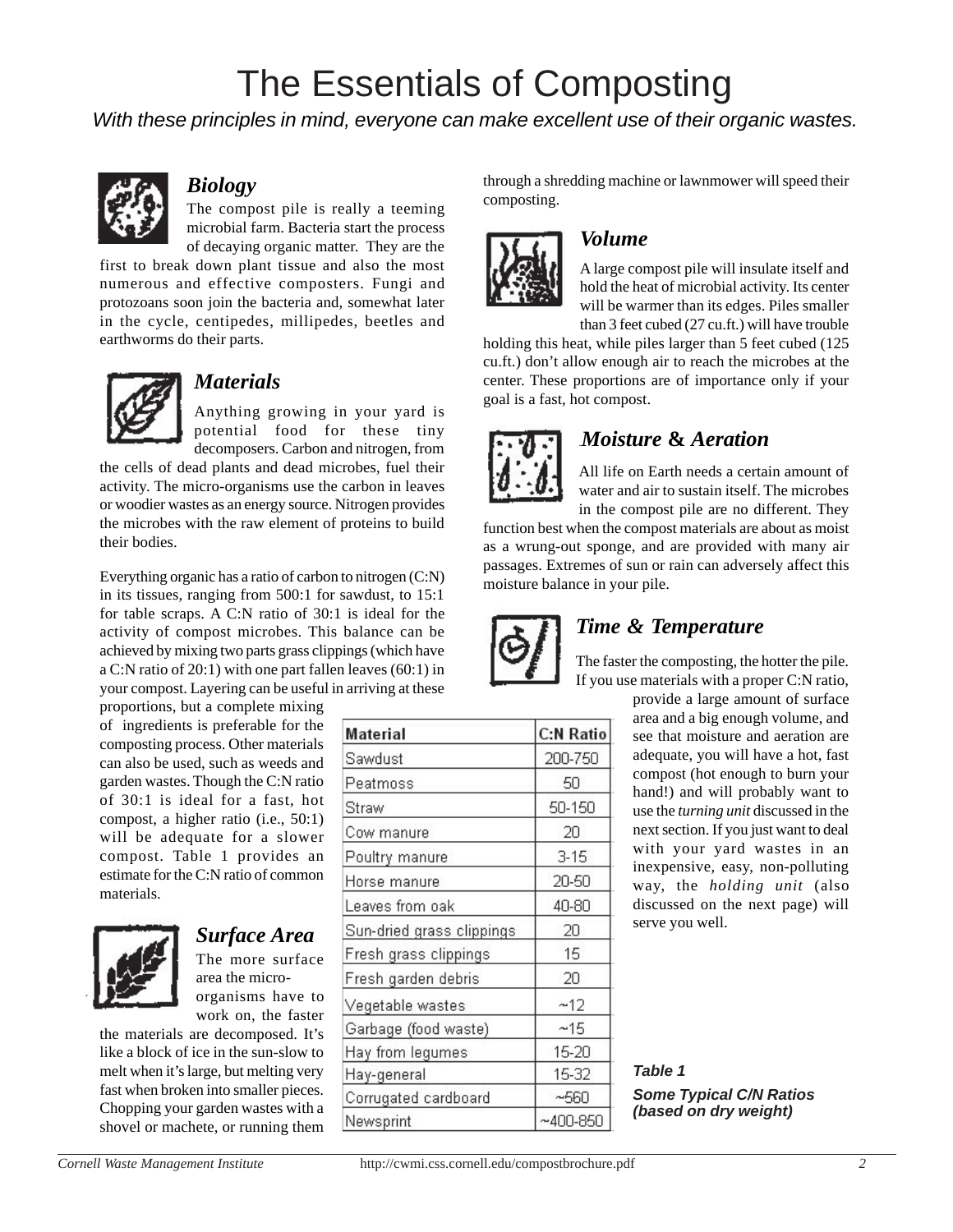# Composting Yard Wastes



## **Holding Units**

**These simple containers for** yard wastes are the least labor and time-consuming way to compost.

*Which wastes?* Non-woody yard wastes are the most appropriate.

*How?* Place the holding unit where it is most convenient. As weeds, grass clippings, leaves and harvest remains from garden plants are collected, they can be dropped into the unit. Chopping or shredding wastes, alternating high-carbon and highnitrogen materials, and keeping up good moisture and aeration will all speed the process.

*Advantages* **&** *disadvantages* For yard wastes this is the simplest method. The units can be portable, moving to wherever needed in the garden. This method can take from 6 months to 2 years to compost organic materials, so you need to be patient. Because it does not get hot, weed seeds (and pathogens if present) may persist in the compost.

*Variations* Holding units can be made of circles of hardware cloth, old wooden pallets, or wood and wire. Sod can also be composted with or without a holding unit, by turning sections of it over, making sure that there is adequate moisture, and covering it with black plastic.



## **Turning Units**

#### **This is a series of three or more**

bins that allows wastes to be turned on a regular schedule. Turning units are most appropriate for gardeners with a large volume of yard waste and the desire to make a high-quality compost.

*Which wastes?* Non-woody yard wastes are appropriate. Kitchen wastes without meat, bones or fatty foods can be added to the center of a pile if it is turned weekly and reaches high temperatures.

*How?* Alternate the layering of highcarbon and high-nitrogen materials to approximately a 30:1 ratio. These should be moistened to the damp

sponge stage. The pile temperature should be checked regularly; when the heat decreases substantially, turn the pile into the next bin. Dampen the materials if they are not moist, and add more highnitrogen material if heating is not occurring. Then make a new pile in the original bin. Repeat the process each time the pile in the first bin cools. After two weeks in the third bin, the

compost should be ready for garden use. See the *Rodale Guide to Composting* in your library for more information on hot composting.

*Advantages* **&** *disadvantages* This method produces a high-quality compost in a short time utilizing a substantial input of labor.

*Variations* The unit can be built of wood, a combination of wood and wire, or concrete block. Another type of turning unit is the barrel composter, which tumbles the wastes for aeration.

| <b>Sympton</b>                                                            | Problem              | <b>Solution</b>                                                                                                  |
|---------------------------------------------------------------------------|----------------------|------------------------------------------------------------------------------------------------------------------|
| a bad odor                                                                |                      | The compost has Not enough air. Turn it. Add coarser.<br>materials.                                              |
| The center of the<br>pile is dry.                                         | Not enough<br>water. | Moisten materials<br>while turning the<br>pile.                                                                  |
| The compost is<br>damp & warm in<br>the middle, but<br>nowhere else.      | Too small.           | Collect more<br>material & mix the<br>old ingredients into<br>a new pile.                                        |
| The heap is<br>damp and sweet-<br>smelling but still<br>will not heat up. | Lack of<br>nitrogen. | Mix in a nitrogen<br>source like fresh<br>grass clippings,<br>fresh manure,<br>bloodmeal or<br>ammonium sulfate. |

#### *The following troubleshooting chart is a guide to more efficient composting using a turning unit.*